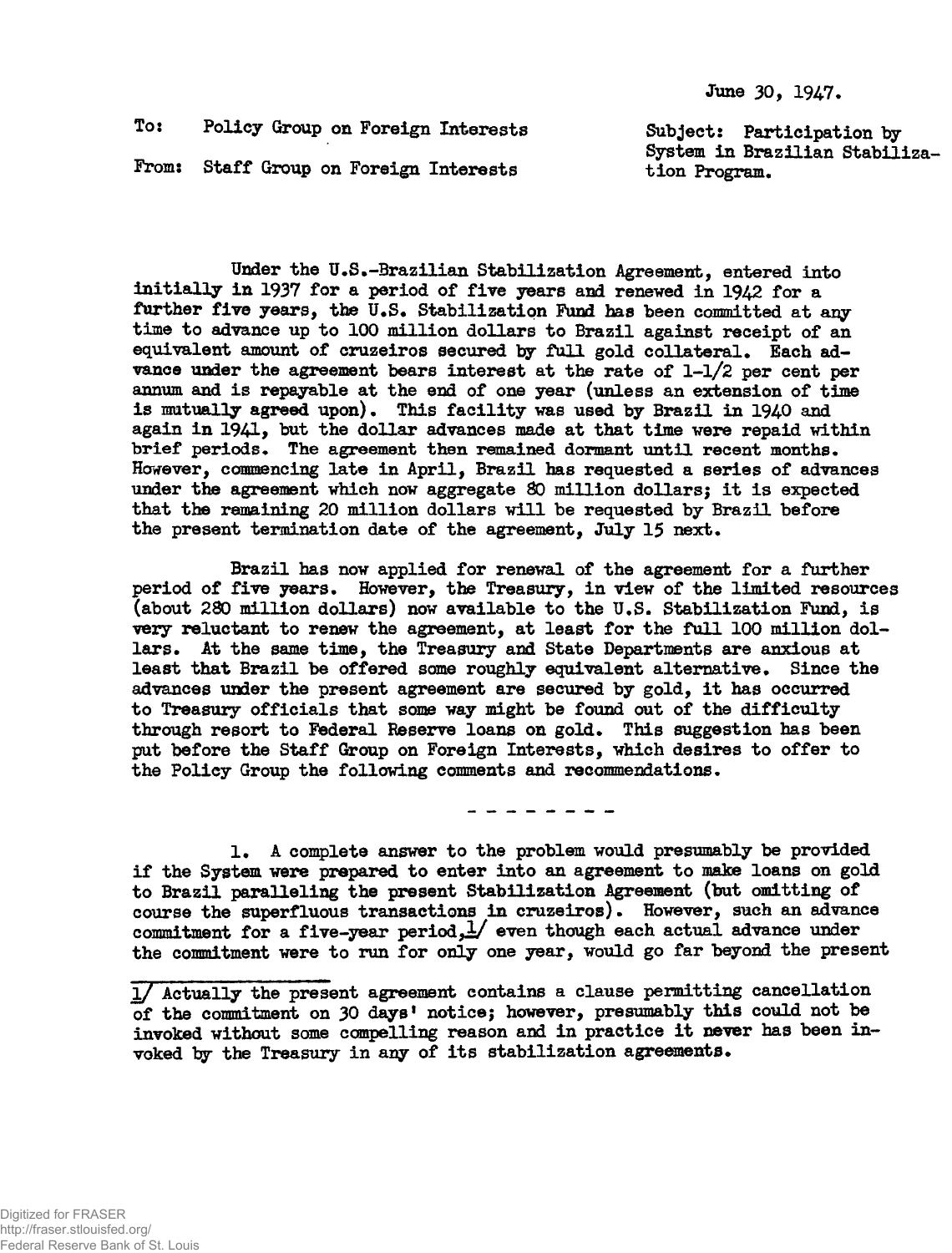System policy on gold loans. It would restrict the System's freedom of action in its credit operations, and would deny it an opportunity to review each loan application for evidence of speculative intent. (Although this latter point might be covered by a reservation in the agreement, such a reservation might be resented by Brazil.) On the whole, the Staff Group is not inclined to recommend this alternative .

2. Another alternative would be for the Stabilization Agreement to lapse, but for the System to take over the existing advance as of July 15 (presumably 100 million dollars) on its usual terms and conditions (i.e. on the basis of a three-month loan subject to renewal up to one year) . Brazil would be informed that repayment would be expected by the end of one year, and that future requests for new loans on gold would be considered on their merits in the light of System policies prevailing at the time. This would give Brazil two minor advantages as compared with its present position: it would extend the maturity of the 100 million dollar advance to July 15, 1948 (as compared with serial maturities running from April through July 1948), and interest would accumulate at only 1 instead of  $1-1/2$  per cent. However, there would be a major loss to Brazil in the disappearance of any firm advance commitment for dollar advances against gold during the next five years.

The Staff Group would be prepared to recommend this action to the Policy Group if the State and Treasury Departments were to decide that this would be a suitable solution.

The Staff Group has some doubts as to the economic justification for a loan on gold to Brazil: while the Brazilians appear firmly to believe that the Brazilian balance of payments will develop so favorably as to permit repayment of the entire 100 million dollars within a year out of the proceeds of exports, the Staff Group regards this expectation as optimistic. Probably a major reason for the Brazilian Government's reluctance to sell its gold is its preoccupation with inflationary pressures at home and its fear that a decline in its published gold reserves would have unfortunate psychological consequences. However, Mr. Knoke's discussions in Rio indicated that some role is also played in Brazilian thinking by the belief that there may be an increase in the official dollar price of gold and a desire to retain gold holdings in order to profit from such a development.

Although the Staff Group has doubts as to the economic justification of the loan, and although it may well prove necessary to require the Brazilians to sell their gold at the maturity of the loan, the Staff Group recognizes this to be an unusual case since it would involve not a new loan but merely the transfer of an outstanding advance from the Stabilization Fund to ths System.

3. As a third alternative, which would relieve the Stabilization Fund of part of its present large commitment to Brazil, and yet give Brazil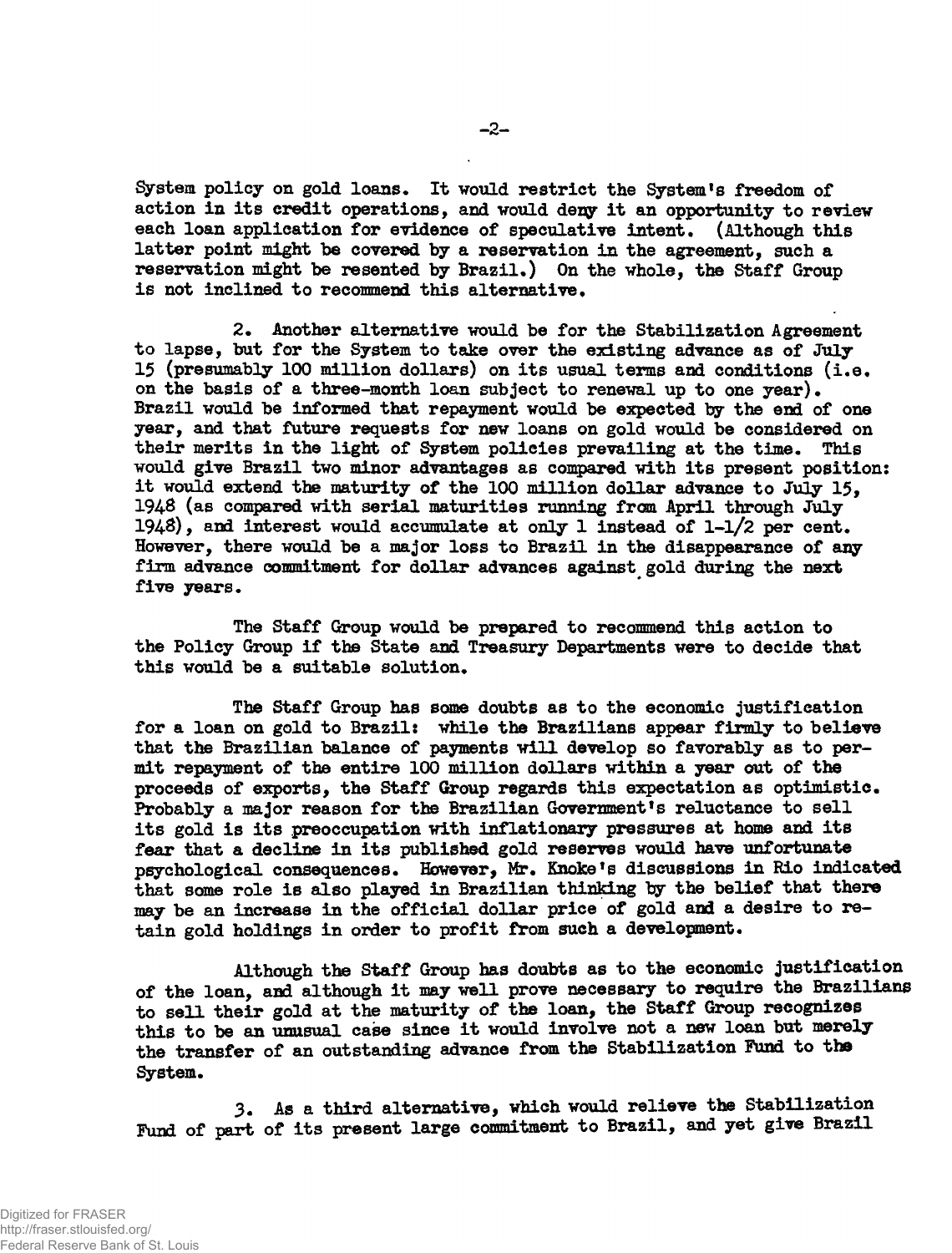**a "package" roughly as advantageous as what she has enjoyed before, the Staff Group suggests working out a fonnula along the following lines:**

> **(a) The System to make a 50 million dollar loan on gold to Brazil on the usual terms and conditions, refunding an equal amount of the present Stabilization Fund advance;**

**(b) The Stabilization Fund to allow the remaining 50 million dollars of its advance on gold to run to maturity, to be replaced at that time by a 50 mill ion dollar Stabilization Fund commitment to Brazil on the pattern of the recent commitment to Mexico (without gold collateral), provided that Brazil has by that time agreed upon its exchange rate with the International Fund and entered into normal relations with that institution. Subject to this latter proviso, and to the further limitations contained in the new agreement ,2/ Brazil"might be given the privilege of drawing upon the new unsecured credit to the extent that she repaid the advances from the Stabilization Fund under** the old one. In effect, this would simply mean re**funding the old into the new, thereby freeing the gold collateral.**

**An agreement as suggested under (b) above would clearly be feasible only if Brazil entered into normal relations with the International Monetary Fund. But once it has done so, it has a very good claim to as favorable treatment from this country as Mexico has received. It should be noted that the new "50 million dollar" Stabilization Fund commitment, though for advances without gold collateral, would be heavily qualified by clauses restricting Brazil \*s right to actually utilize the funds J\***

**On the whole, the Staff Group believes that arrangements including (a) and (b) above would constitute an acceptable "package" for Brazil and** would reduce to manageable dimensions the burden of Brazil upon the U.S. **Stabilization Fund.**

**4. In Any case, the Staff Group would not at this time favor extension of more than 100 million dollars in U.S. credits to Brazil for stabilization purposes (aggregate of Stabilization Fund advances and Federal Beserve** System loans on gold). This amount, plus Brazil's drawing rights on the In**ternational Monetary Fund (amounting to a total of 150 million dollars, or 37.5 million a year) should be ample for all legitimate currency stabilization purposes.**

See Appendix